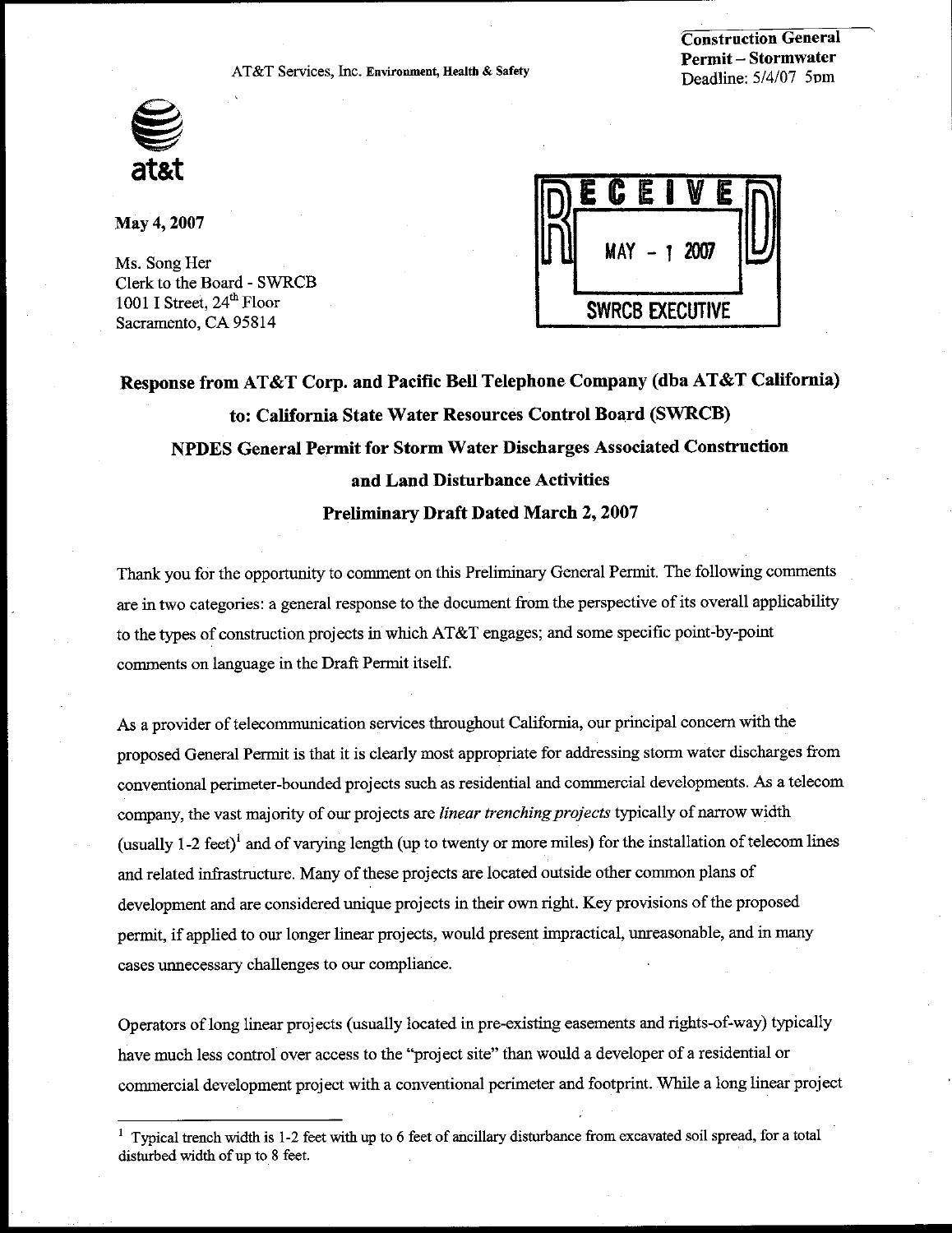

 $\overline{a}$ 

has many theoretically possible discharge points along the project route, in our experience *the actual portion of the discharge associated with the linear construction itself is typically small*. It will be impractical and cost-prohibitive to monitor for permit compliance along the full length of many linear utility projects - and with minimal or no increased environmental benefit for the expended effort. We believe this general reason alone is sufficient justification for the State to consider a different approach to managing these unique projects.

In 2003, linear projects were correctly recognized by the SWRCB as inherently and sufficiently different from other kinds of construction projects such that a special permit was created for small linear projects (less than 5 acres or approx 5 miles long) [2](#page-1-0) . The *General Permit for Storm Water Discharges Associated with Construction Activity from SLUP -Small Linear Underground /Overhead Projects- (General Permit #2003-0007 DWQ)* has been an efficient and effective tool for mitigating the storm water impacts resulting from the kinds of projects we typically pursue.

It is our belief that the nature of most linear telecom projects is sufficiently different, both in kind and in likely environmental impact from other construction projects, such that the best approach to managing them would be to modify the existing SLUP Permit to include larger linear projects. Other possible approaches are offered at the end of this letter in "Recommendations". Reasons for this position are found in our specific comments on the Draft Permit itself which follow, but also in the language and reasoning in the *Fact Sheet* accompanying the Draft Permit.

For example - Section C of the *Fact Sheet* addresses the efforts of the State's 2005/2006 Blue Ribbon Panel to consider the feasibility of establishing "Numeric Effluent Limitations" (NEL) in California's storm water permits. In establishing the Panel, the State Board directed that "Consideration should be given to whether numeric limits would apply to all construction sites or only those with significant disturbed soil areas (e.g. active grading, un-vegetated, or un-stabilized soils)." The Board also directed that any evaluation of the establishment of objective criteria should address "the ability of dischargers and inspectors to monitor for compliance" and "the technical and financial ability of dischargers to comply with the limitations or criteria."

<span id="page-1-0"></span><sup>&</sup>lt;sup>2</sup> A rule-of-thumb for estimating the disturbance of linear projects is "1 mile = 1 acre" based on 8 feet x 5280 feet equals 42,240 which is less than 1 acre.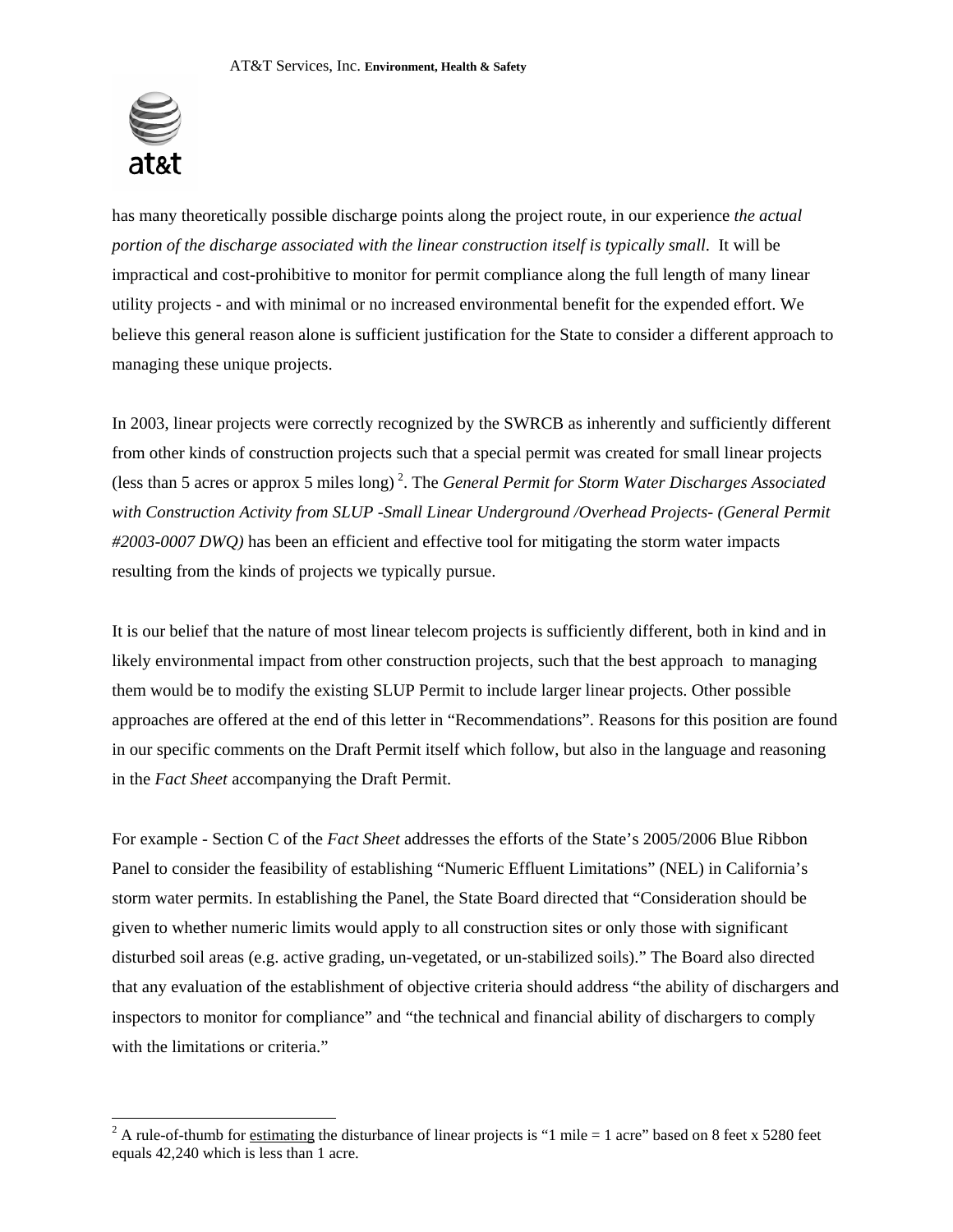

The following comments are specific to the cited language in the proposed Draft Permit and are generally based on the scenario of a typical linear construction project along a developed utility right-of-way, disturbing more than 5-acres of land (i.e. is greater than 5 linear miles).

## **I. Findings**

25. Project Risk – Attachment F. The language of the "five distinct stages of construction activities" identified in this section clearly implies that the type of project being addressed is a conventional perimeter construction project. To apply these new criteria to linear projects based on the proposed risk metrics for likely sediment discharge, will cause many linear construction projects to be considered "high risk" which really should not be. This is due to the inevitable variability in soils (e.g. types and particle sizes) along a long linear route, variability in discharge points, variability in natural slope and variability in construction schedules.

# **IV. Effluent Limitations**

Most linear projects contribute little to and enable even less control of off-site discharges, and therefore it is impracticable to impose objective numerical effluent limits on these projects. Linear projects consist of a narrow area of construction over a long distance, with discharge points typically consolidated at drainage culverts, swales, and other points along the route. Accordingly, identification and segregation of the discharge *solely associated with linear soil disturbance* is very difficult if not impossible to achieve. Potential contributors to the discharge at any given point along the route are the result of co-mingled runoff from the site, while that portion of the discharge associated with the linear construction itself is typically small. This is as true for short linear runs as for long ones.

3a. NEL for pH – Linear construction projects disturb native soils *without changing their inherent chemistry.* If pH discharge limits were exceeded, the linear excavation project itself would likely have had minimal impact and presents little realistic ability to control this discharge parameter. In long linear runs where only native soil is typically disturbed and replaced, the introduction of "fresh cement or wash water from cement mixers" typical to other construction sites (and noted in the Fact Sheet as a major contributor to pH changes in runoff) would not be expected.

# **VI. Receiving Water Limitations**

General - See above comments regarding effluent limits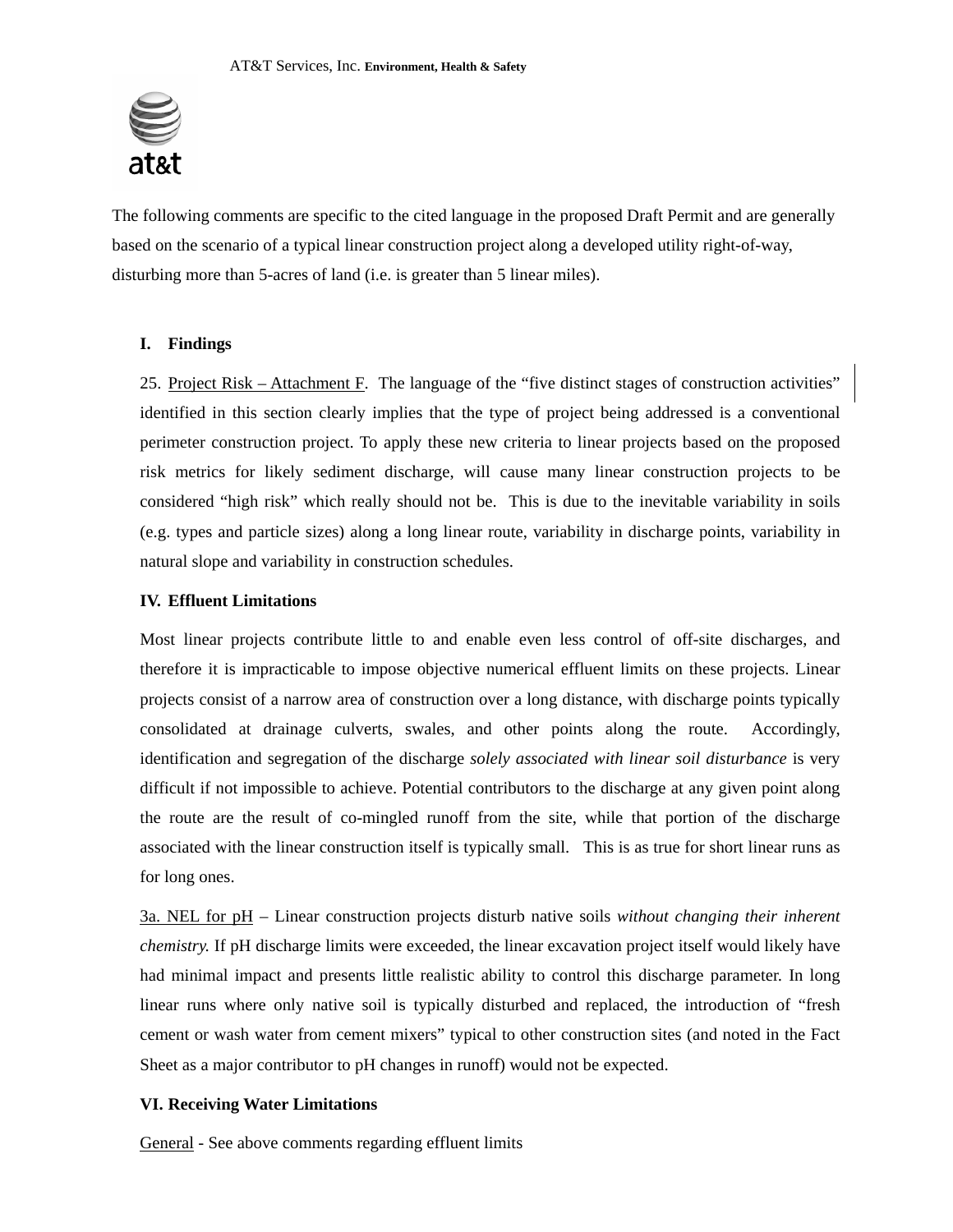

# **VIII. Project Planning Requirements**

B. Soil Analysis - Linear construction subject to this permit will likely be several miles in length. Over the course of several miles, numerous soil types may be encountered. It is not practicable to sample and evaluate the particle size of every soil type encountered over a several mile construction route. Once again, long linear projects are not a good fit for the practical expectations of this Draft Permit. Sediment control for linear projects is achieved through constructed Best Management Practices (BMPs) installed at logically chosen drainage consolidation points which rely heavily on naturally vegetated buffers along the project route. These are not likely to vary significantly based on changes in soil conditions (e.g. particle size) along the project route.

## **IX. Project Implementation Requirements**

A. Numeric Limitations - See above comments regarding numeric limitations.

D. Runon and Runoff – Linear construction projects have little to no control over site runon and typically do not change the naturally existing slope of the terrain. The importance of this fact as a practical matter cannot be overstated. Calculations for runon and runoff therefore are impractical for most linear construction. Even if they were calculated, most of the discharge would be associated with surface runoff and drainage *from areas other than the actual disturbed area of construction*. Runoff velocity will be mainly a function of the natural slope of the existing site and *will be little affected by the actual linear construction activities themselves*. These calculations will serve little meaningful purpose for this type of construction.

E. Sediment Controls 2. Sediment basins – Not feasible for linear construction projects.

 H 1f. Source Control - Unlike in a fixed perimeter construction site, linear projects have no typical project "entrance and exit points." A linear project advances incrementally, opening up and closing active segments as the project advances and therefore "stabilized construction entrances" are not feasible for linear projects.

## **X. Storm Water Pollution Prevention Plan (SWPPP)**

A. SWPPP Preparation, Implementation and Oversight.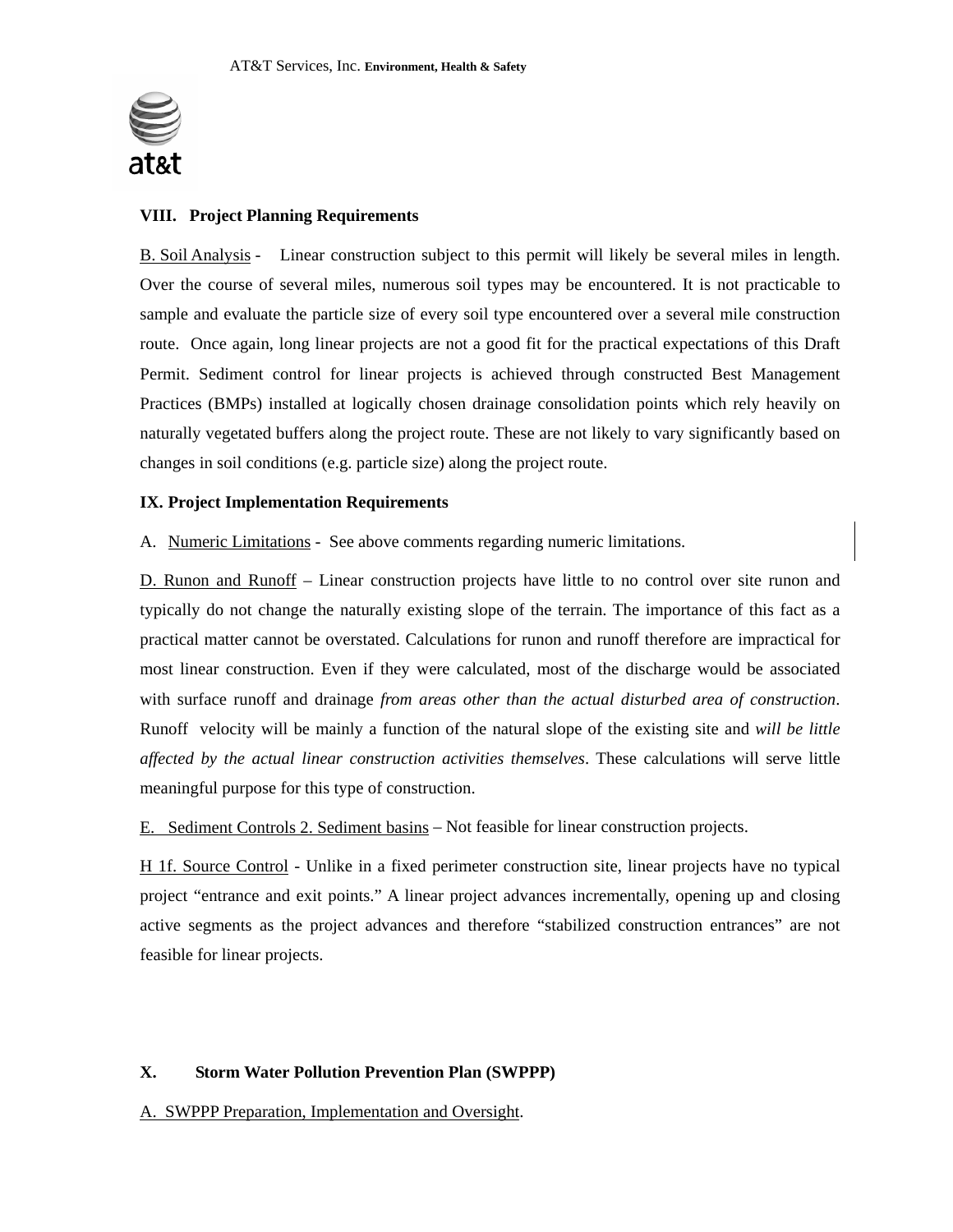

1. Qualifications – Required qualifications will serve to significantly increase the cost of SWPPPs. Most linear SWPPPs contain routine conditions which do not merit excessive credentials and associated cost. Costs will substantially increase if implementation (i.e., routine inspections) requires extensively credentialed erosion control professionals for all projects.

## **Attachment C – NOI and Instructions**

Who must submit NOI (Notice of Intent)? - The second paragraph indicates that linear construction projects in one or more Regional Water Board jurisdictions should contact the State Water Resources Control Board prior to submitting an NOI. This language suggests that the SWCRB recognizes the unique nature of linear construction and its potential to cross jurisdictions. This language also suggests that in addition to the NOI, the SWRCB should be contacted *prior to every linear project*. This additional contact seems onerous and unnecessary within the context of a general permit authorization.

#### **Attachment E - Monitoring Program and Reporting Requirements**

General – *Effluent monitoring is simply not feasible for linear construction sites as there are multiple discharge locations and extensively co-mingled discharge*. The linear construction effort will have little or no control over the combined discharge parameters.

Receiving Water Monitoring - As linear construction subject to this permit crosses several miles of ground, there will be numerous discharge locations and very unlikely a single-point receiving water body. It is not feasible to conduct receiving water monitoring as discussed in Attachment E

## **Attachment F – Sediment Transport Risk Worksheet**

Projects under the scope of the permit will likely be 5-miles or longer in length. Over the course of the project, many soil types and hydraulic conveyances will likely be encountered. Under the current worksheet parameters, it is likely that many linear projects will be considered a "medium or high risk" because of the following:

- 1. Proximity to Receiving Water If *any single point* along the entire linear project was proximate to a water body, the *entire project* would be classified with a higher risk rating.
- 2. Area of site to be cleared Linear projects usually include minimal grading or clearing and only a small portion of each project is ever exposed a one time.
- 3. Rainy Seasons and Erosivity Index: Projects are likely to be conducted year round with variable soil conditions.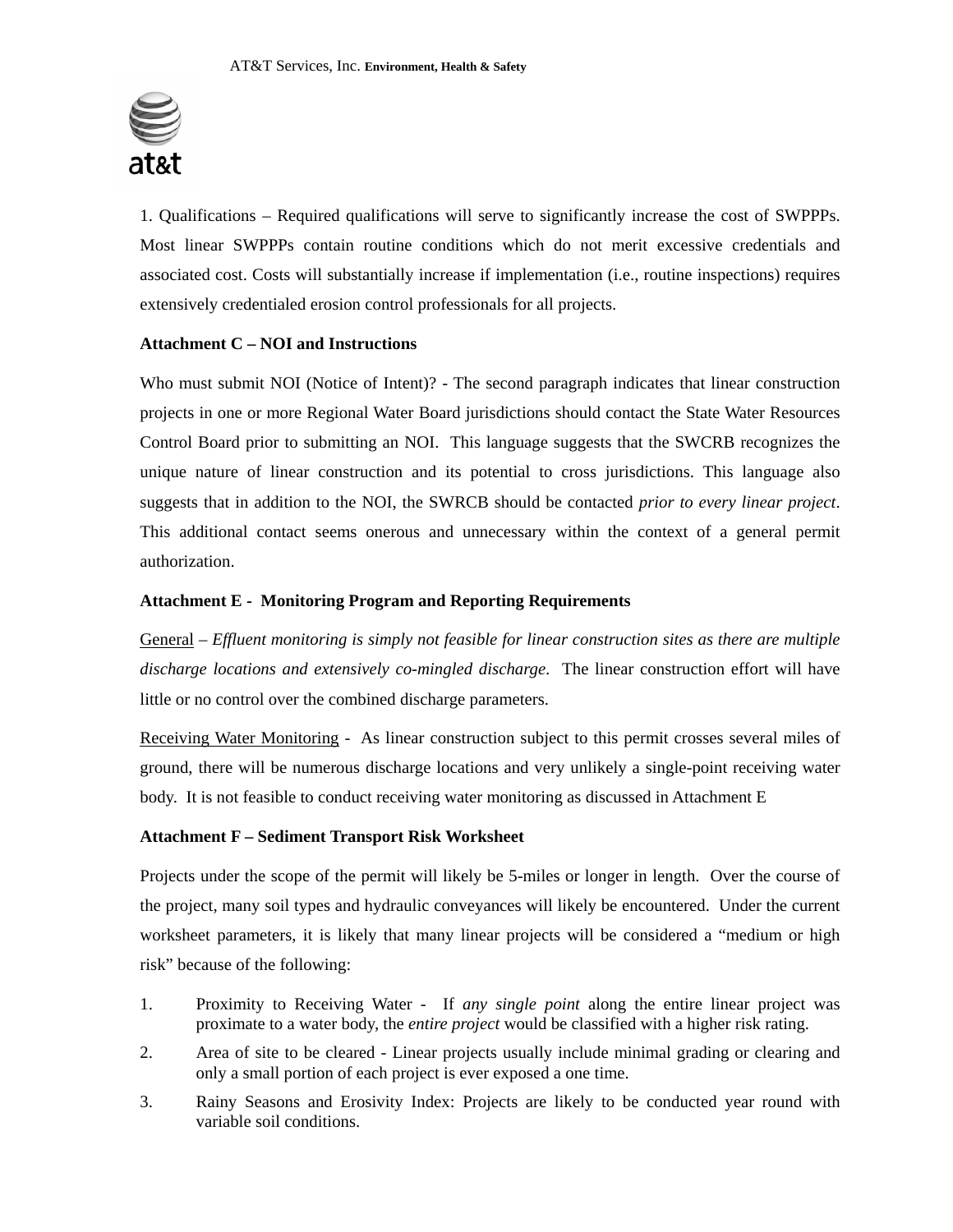

4. Runoff potential: Variable soils likely to be encountered, potentially including hydrologic Group D.

Using this rating scheme, all projects exceeding 100 points would be classified as a "medium risk" and all projects exceeding 200 points would be considered to be a "high risk". At the April 20, 2007 workshop in Sacramento, Board Staff expressed their expectation that planned projects would fall in a "normal distribution curve" under this risk rating scheme, but it is clear that many of our projects would be rated either medium or high risk and that a low risk rating would be difficult to achieve. We believe this system mis-represents the actual risks and potential impacts and more importantly - *the controllable potential impacts* – of these projects, which in most cases really are of low risk to the watershed.

# **Attachment G - New and Re-development Standard Worksheet**

General - This worksheet is not practical for linear utility construction as there is seldom any permanent modification to drainage characteristics of the site. Completion of this worksheet would add no value for most linear projects.

## **Other General Concerns**

- A. It is impractical to impose NELs on linear construction as there is so little ability to control the variables affecting the "project site."
- B. It is impractical to consider soil particle-size or slope variability along lengthy project routes, especially when this would not change the location of BMPs which are always located at consolidated drainage points. The proposed permit requires BMPs *every 300 feet for zero slope* and more frequently with increasing slope. This seems excessive and of little added value on a long run with little change in slope. Instead, logical placement of BMP at consolidated drainage points would seem more than sufficient.
- C. When assigning risk points by considering a project's "Proximity to Receiving Water", no account is made for time of year (wet season or dry), existing impairment of the nearby water body, or the amount of the linear project that is actually near the receiving water body.
- D. When assigning risk points by considering the project area to be cleared, no account is made for the re-vegetation that occurs during a project's lifespan or along its length as active trench segments are closed, both of which serve to reduce the area actually subject to erosion at any one time.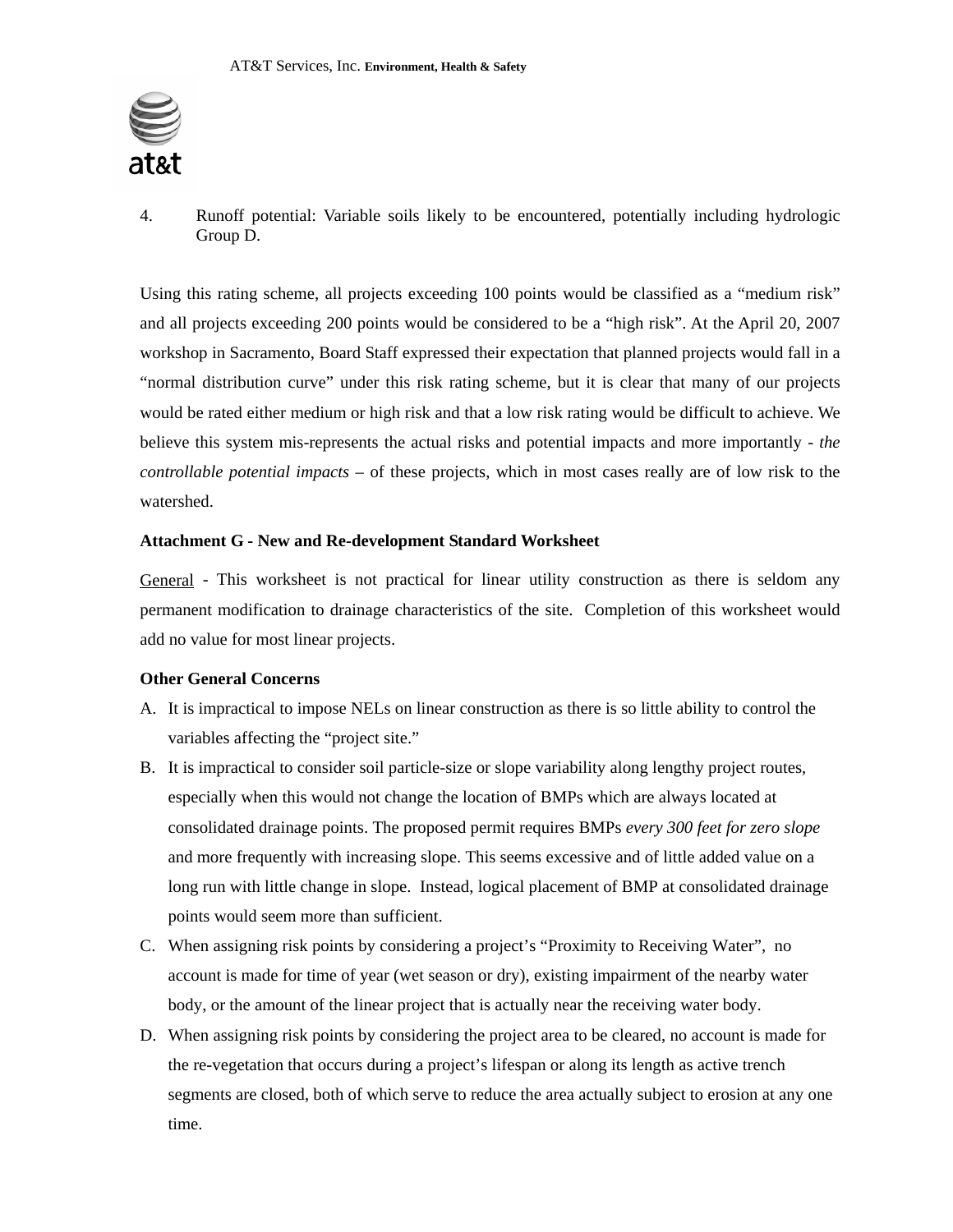

In summary, the theme of our concerns about the proposed permit is one of *applicability, practicability, feasibility and efficacy*. Utility projects for the installation or maintenance of telecom lines are a common activity in California and with growing demand for broadband services is likely to increase. In previous General Permits, the State Board has already correctly recognized that small linear construction projects are inherently different than conventional footprint construction projects and therefore warrant a special approach to managing their storm water impacts. In fact our essential position can be found in the Fact Sheet accompanying the 2003 SLUP in which the State Board notes that small LUPs "are not like traditional construction projects" and are "typically of short duration and constructed within or around hard paved surfaces that result in minimal disturbed land areas being exposed at the close of the construction day". We agree and believe this approach remains valid regardless of individual project length. We further believe that these projects are not well considered under the current proposal. Issues of practicability, cost of compliance, and even the likely effectiveness of proposed mitigation measures are all a serious concern for us under the current proposal. In short they are not a good fit for being managed under the proposed language. Carefully considered relief from the most problematic provisions of this proposed permit for the linear projects we typically engage in is greatly needed and we believe warranted.

RECOMMENDATIONS: Because linear telecom projects are different from the kinds of projects best managed by the proposed General Permit, we ask that the State Board carefully re-consider how linear projects are to be regulated. The following possible solutions are submitted for your consideration:

- 1. Categorical Exclusion Consider categorically excluding most linear telecom projects from coverage under this Permit as was done with the construction of "water lines, electrical utility lines, etc. as part of oil and gas exploration". The potential adverse environmental impacts of most telecom linear projects are far smaller than those of other industries with hazardous chemical-bearing infrastructure.
- 2. SLUP Expansion Seriously consider expanding the current Small Linear Underground/Overhead Permit (SLUP) to larger linear projects. Its mitigation methods work well for this type of project. Many of the proposed Draft Permit requirements are not applicable to linear construction or will be very difficult to implement and would achieve little or no additional watershed protection.